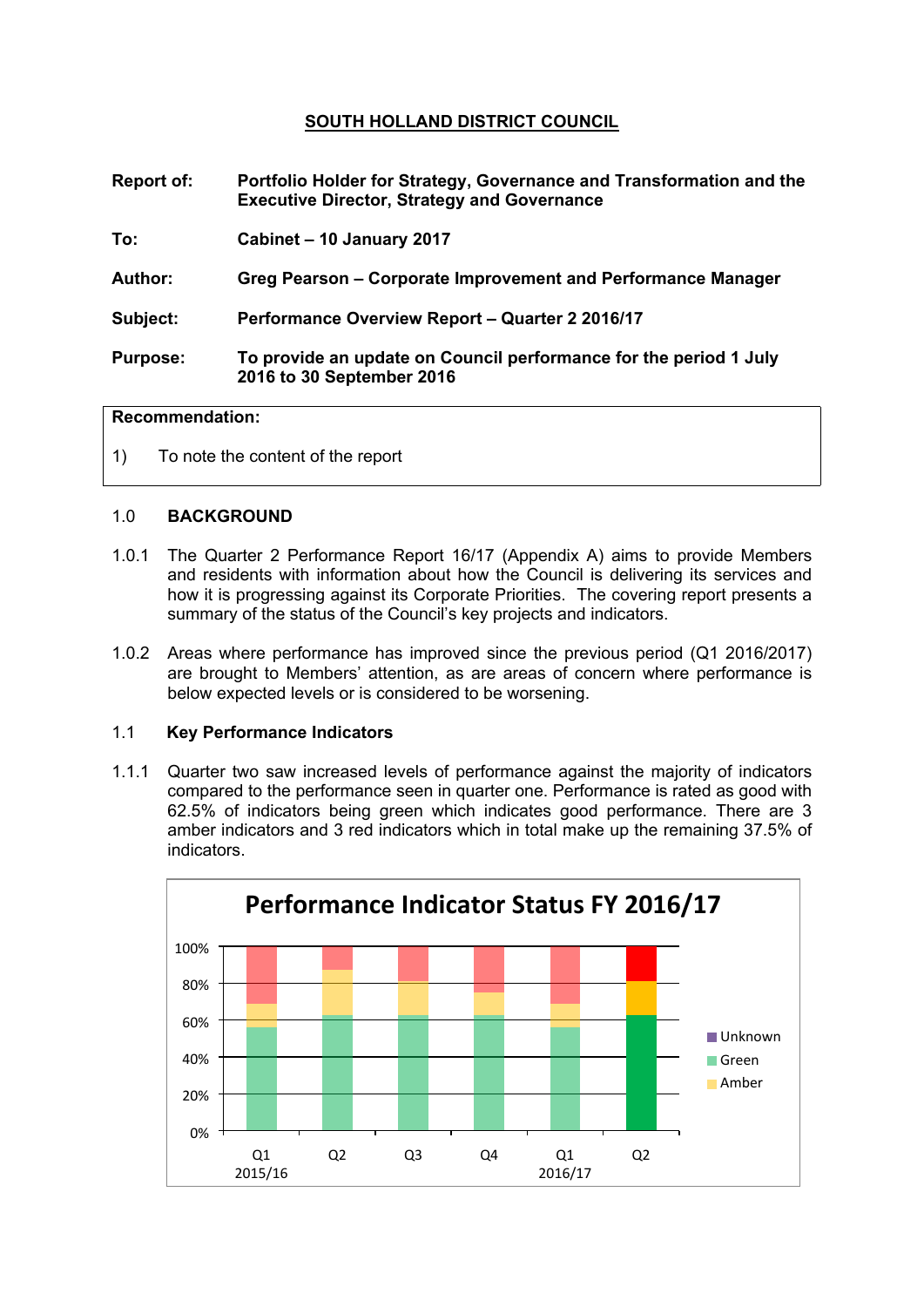## 1.2 **Areas of Success**

### **Housing Re-Let Time**

Performance around the re-letting of void properties has improved compared to previous quarters. The average key to key time for the re-letting of properties has fallen below the target of 28 days. This is a considerable improvement on the figures seen in Quarter one with a four day reduction (from 31 days to 27 days). When compared to the same period last year, a 34 day reduction has been seen in respect of re-letting times.

The Place Directorate continues to monitor the separate elements of the void process closely and work is undertaken to ensure that this positive improvement is maintained.

The area which still requires some focus is the Sheltered Housing letting delay which is still off target, however, reductions to delays have occurred in this area with a fall of three days from the previously reported figure (22 as opposed to 25).

## **Commercial Property**

Commercial Property Occupancy is performing exceptionally well with 100% occupancy across the portfolio. This is contextualised against an occupancy rate of 93.33% during the same period last year.

## **Staffing**

Staff turnover stands at 0.79% against a threshold of 2.5% which is an improvement and would suggest that employees have a good level of satisfaction in the workplace.

### **Planning**

Planning application determination is performing well with 91.6% of applications being determined within time frames. This is well above the target of 70% and better than the performance for the same period last year which was 80.77%.

### **Revenues**

Business Rate and Council Tax collections are both performing above their targets for the year so far.

### **Working Days Lost to Sickness per FTE**

Sickness data for quarter two is only partially available at present as sickness information is reported two months retrospectively. However, sickness data recorded for July and August indicates that levels are within target. This is an improvement on the sickness level seen in quarter one where working days lost to sickness were 40% higher than target.

### 1.3 **Areas of Concern**

The following areas are either not achieving their target or are experiencing a significant decline in performance: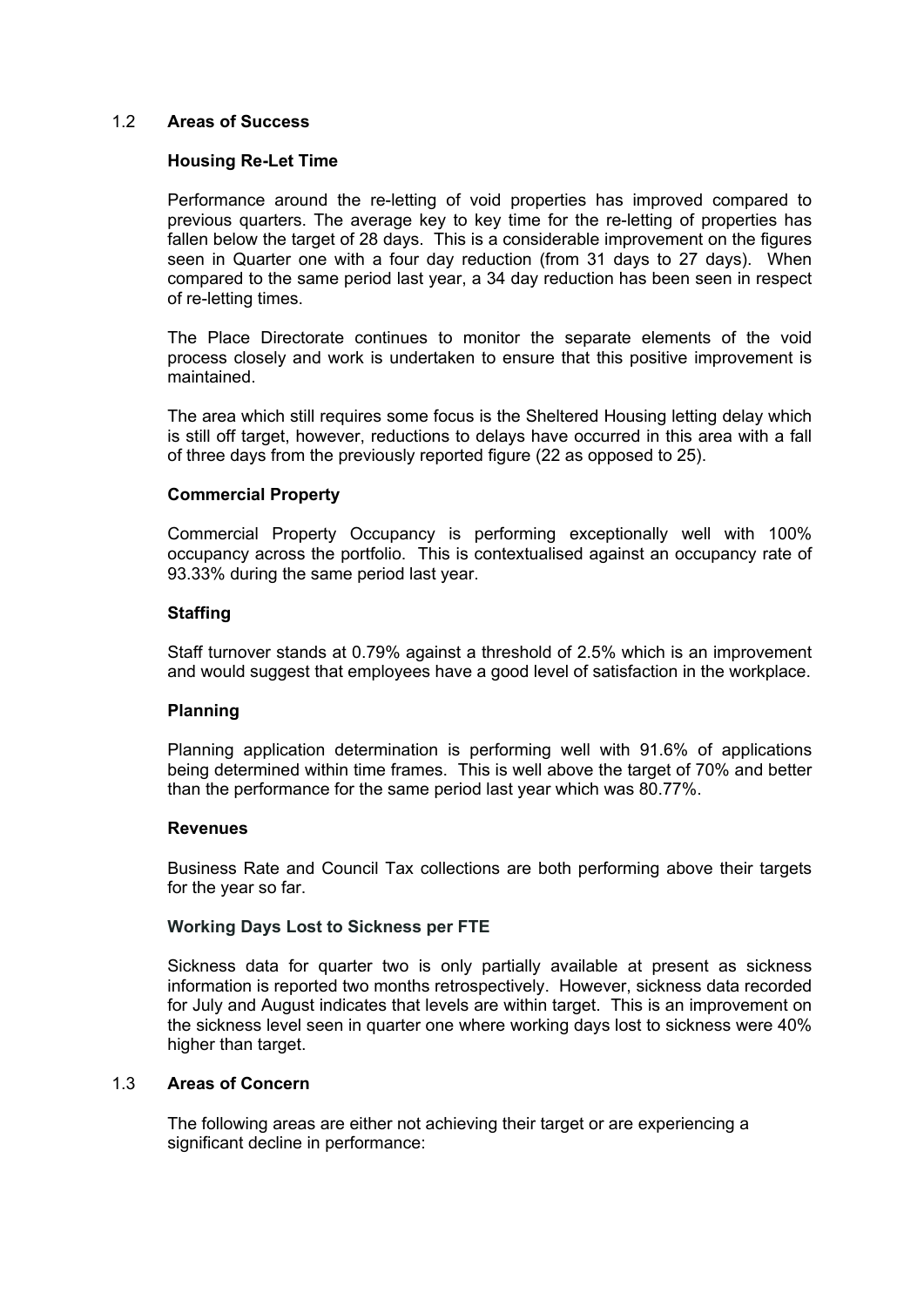## **Missed Waste Collection Rate**

The incidences of missed waste collection during Quarter two amount to an average of 40 per thousand households per month. This is approximately seven incidents above the monthly target. It should be stated however that this does represent a significant improvement on the previous quarter whereby an average of 95.9 incidences per thousand households were recorded per month.

When taken in isolation, the individual results for August and September have both been within acceptable levels: August saw 27.7 missed collections per thousand households against a target of 33 per thousand households and September saw 33 missed collections per thousand households against a target of 33 per thousand households. If the same control can be maintained over the next three months, the results for quarter three should be within target.

## **Housing Benefit LA Error Rate**

Housing Benefit error rate currently stands at 0.54% against a target of 0.48%. In September work was commenced to implement a clearance strategy to deal with the backlog of outstanding work relating to the processing of claims; with a third party (Civica) being commissioned to help with this process.. Performance figures have shown a decline, which is to be expected. This area is now subject to weekly senior management scrutiny between Compass Point and South Holland to ensure that the position is improved.

## 2.0 **OPTIONS**

- 2.1 Members are asked to consider the information contained within the report.
- 2.2 To do nothing.

## 3.0 **REASONS FOR RECOMMENDATION**

3.1 The report is for consideration and is presented in order that members are aware of how the Council is delivering its services and how it is progressing against its Corporate Priorities.

## 4.0 **EXPECTED BENEFITS**

4.1 The Council's performance is properly scrutinised.

### 5.0 **IMPLICATIONS**

### 5.1 **Corporate Priorities**

5.1.1 The report presents progress monitoring of performance of the corporate priorities.

### 5.2 **Financial**

5.2.1 The report contains information on Council's performance which does convey some information relating to financial matters.